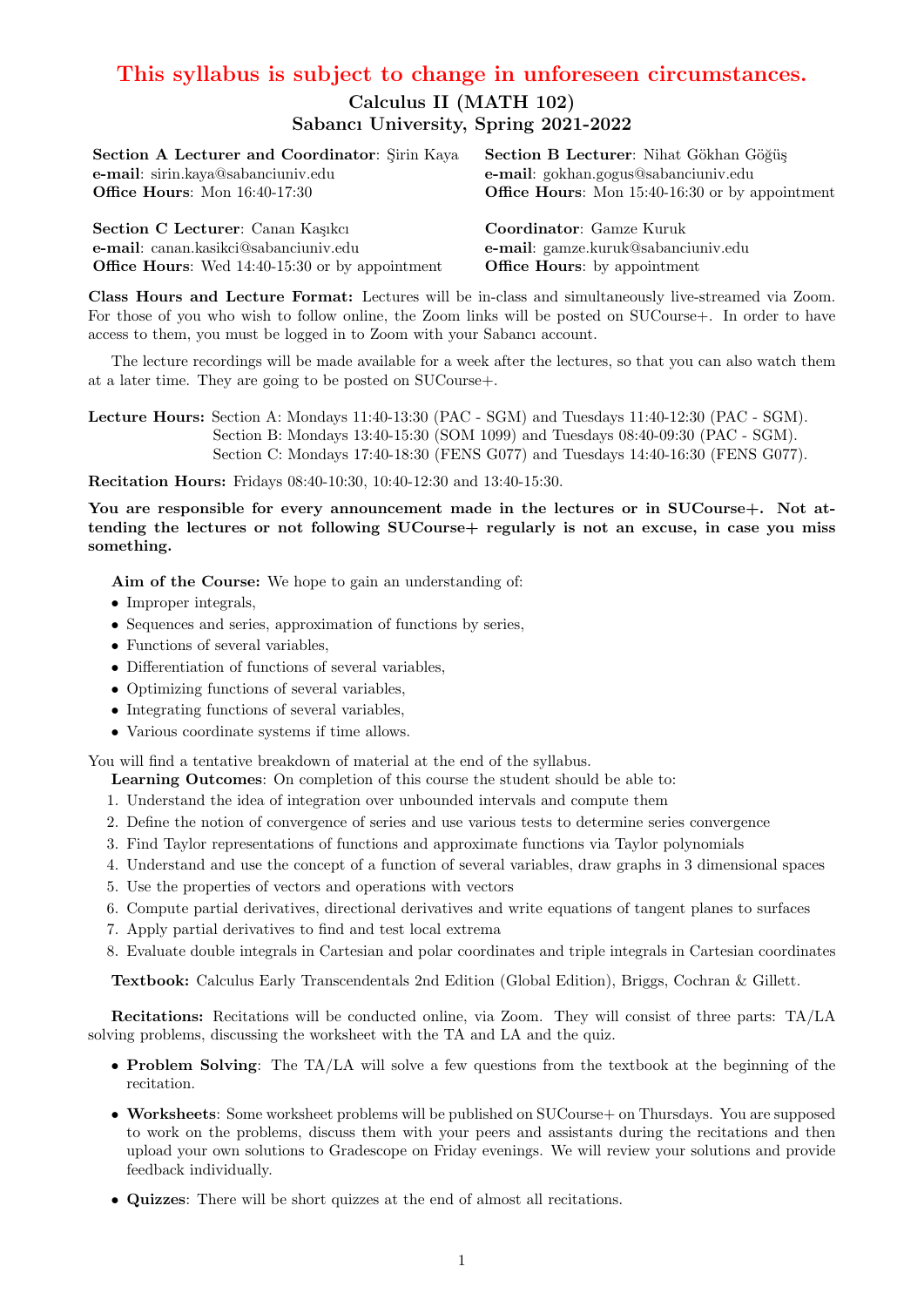Grading: Your grade exclusively depends on the following listed items. The details of each item are below.

| Midterm (on April 30, 2022)                      | $35\%$        |
|--------------------------------------------------|---------------|
| Final Exam (date TBA)                            | $40\%$        |
| Recitation Attendance                            | $5\%$         |
| Recitation Worksheets                            | 10\%          |
| Recitation Quizzes                               | 10%           |
| Online Homework (requires Pearson MyLab account) | $5\%$ (bonus) |

There will be no other extra-credit opportunities.

## IMPORTANT:

Every document that requires a student submission, needs to be in pdf format, hand-written and to have name, surname, student ID, and signature on the top left corner of the document, on each page submitted (note: if you write on the two sides of a piece of paper, write the information on both sides).

Any page missing any of these information will be completely ignored.

Midterm: The midterm exam will be given in-person, on campus. The date has been announced as April 30, 2022. More details will be announced on SUCourse+ in due time.

Final Exam: The final exam will be given in-person, on campus, during the finals period. The final may be given on any day between June 11 – 23. Student resources will determine the dates and times for all final exams, and instructors cannot change it. More details will be announced on SUCourse+ in due time.

If you miss the midterm or final and have a valid excuse, and contact us before the exam begins, explaining your situation, you may be allowed to take the makeup exam. If it is a health problem, you must bring a medical report, which must be given or checked by SU Health Center within 3 days of the end date of the report.

The last day for grade submissions is June 29, so do not plan to leave Istanbul before June 29, 2022. We will not accommodate travel arrangements, or other personal business.

Recitation Worksheets: The worksheets of the week will be published on SUCourse+ on Thursdays. You need to upload your own solutions on *Gradescope*. In order to get points for any particular question, at least half of the solution must be correct. There will be absolutely no make-up for missed worksheets. Instead, the best 8 of your worksheet scores will determine the worksheet grade. Thus, no medical reports or official permission notices from the university will be accepted. More details will be announced on SUCourse+.

Recitation Quizzes: There will be a short quiz, usually at the end of the each recitation. There will be absolutely no make-up for missed quizzes. Instead, the best 8 of your quiz scores will determine the quiz grade. Thus, no medical reports or official permission notices from the university will be accepted.

The quizzes will be online proctored and recorded. In the case of non-compliance with this and other declared quiz procedures, your quiz and attendance will be void. More details will be announced on SUCourse+.

Recitation Attendance: Attendance during the recitations will be taken via the quiz participation and recitation participation. This means that in order to be counted as present in the recitations, you must be on Zoom and your camera should be on throughout at least the second hour of the recitation, you must actively participate and attempt the quiz of that week.

You must attend the synchronous Zoom lectures and recitations with your SU email account.

NA Policy: If you miss both the midterm and the final exam without valid excuses, you will get NA.

Online Homework: Detailed instructions on how to register to Pearson MyLab will be given on SU-Course+. The online homework will be assigned on the weekend and will be due on Thursday at 23:45. To do the homework, after logging into their personal MyLab account, each student will receive a random set of questions. There will be no make-up for any online homeworks if you miss the deadline.

Academic Integrity: All university policies on academic integrity apply to our course, and they will be enforced. (more information on <http://www.sabanciuniv.edu/en/academic-integrity-statement>).

In particular, no form of cheating is welcome in the exams or quizzes, such as copying whole or part of each other's answers. Students are not allowed to give or receive outside help. The action against such violations